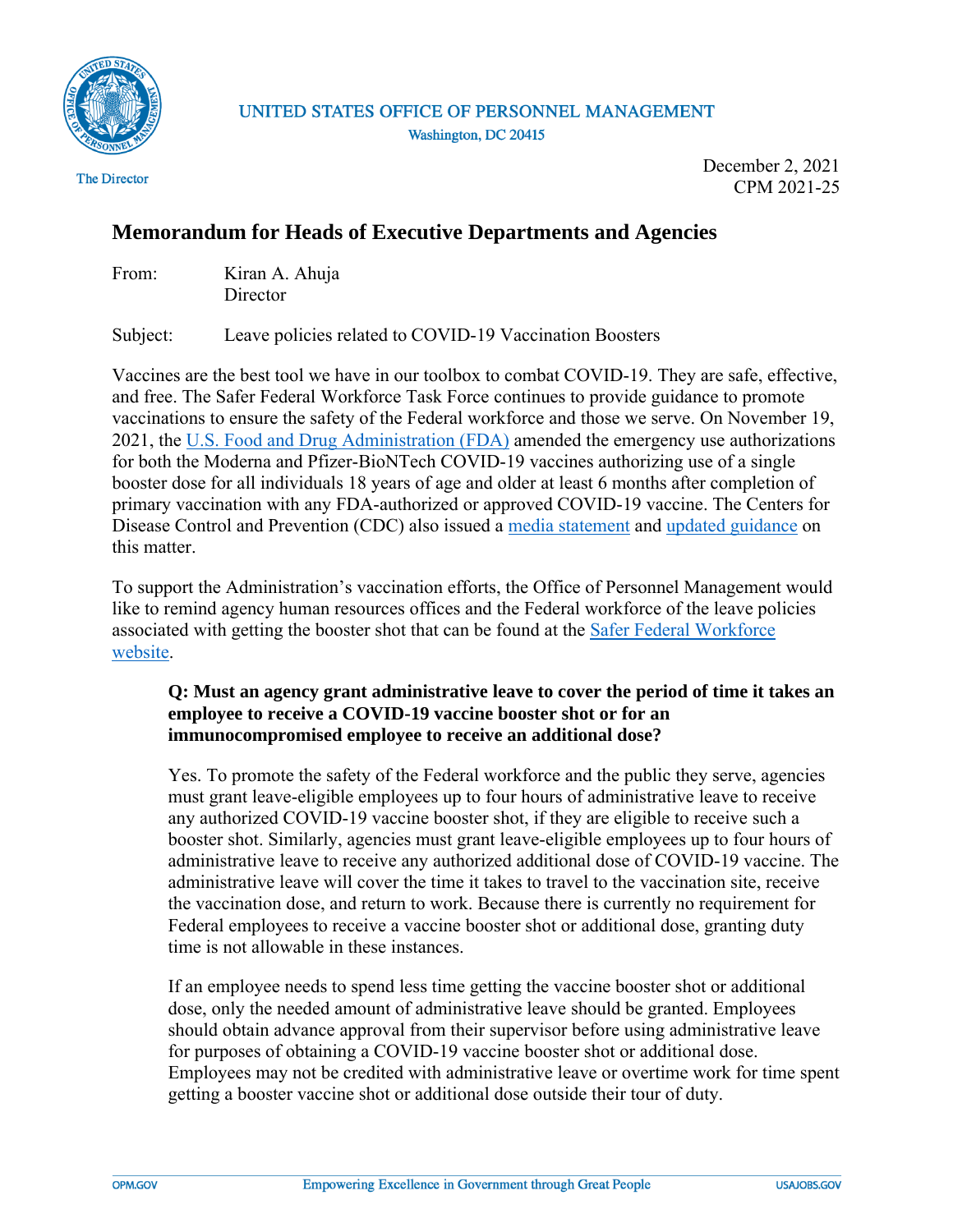In the case of booster shots, this policy may be applied retroactively to the time when authorized booster shots became available (i.e., no earlier than September 22, 2021, when the Food and Drug Administration (FDA) amended the emergency use authorization for the Pfizer-BioNTech COVID-19 vaccine to allow for the use of a single booster dose). In the case of additional doses, this policy may be applied retroactively to the time when authorized additional doses became available (i.e., no earlier than August 12, 2021, when the FDA amended the emergency use authorization for the Pfizer-BioNTech and Moderna COVID-19 vaccines to allow for the use of an additional dose in certain immunocompromised individuals).

For more information on booster shots, go to the [CDC web page on COVID-19 vaccine](https://www.cdc.gov/coronavirus/2019-ncov/vaccines/booster-shot.html)  [booster shots.](https://www.cdc.gov/coronavirus/2019-ncov/vaccines/booster-shot.html)

For more information on additional doses, go the [CDC web page on](https://www.cdc.gov/vaccines/covid-19/clinical-considerations/immunocompromised.html)  [immunocompromised patients & COVID-19 vaccine.](https://www.cdc.gov/vaccines/covid-19/clinical-considerations/immunocompromised.html)

## **Q: Must an agency grant administrative leave to cover the period of time it takes an employee to accompany a family member who is receiving a COVID-19 vaccination?**

A: Yes, an agency must grant administrative leave to federal employees who accompany any family member who is receiving a COVID-19 vaccination.

Based on President Biden's direction that the Federal Government should work aggressively to maximize the number of people receiving the COVID-19 vaccination, the Administration has determined that, going forward, agencies must grant administrative leave to federal employees who accompany their family members who are receiving any dose of a COVID-19 vaccination. For this purpose, a "family member" is an individual who meets the definition of that term in OPM's leave regulations (see 5 CFR 630.201).

Under this policy, agencies must grant leave-eligible employees up to four hours of administrative leave per dose—for example, up to a total of twelve hours of leave for a family member receiving three doses—for each family member the employee accompanies. (If an employee needs to spend less time accompanying a family member who is receiving the COVID-19 vaccine, only the needed amount of administrative leave should be granted.) Employees should obtain advance approval from their supervisor before being permitted to use administrative leave for COVID-19 vaccination purposes. Employees may not be credited with administrative leave or overtime work for time spent outside their tour of duty helping a family member get vaccinated. This policy applies to covered vaccinations received after posting of this FAQ on July 29, 2021.

Agencies should take prompt steps to ensure all Federal employees are aware of the availability of this leave and how to access it.